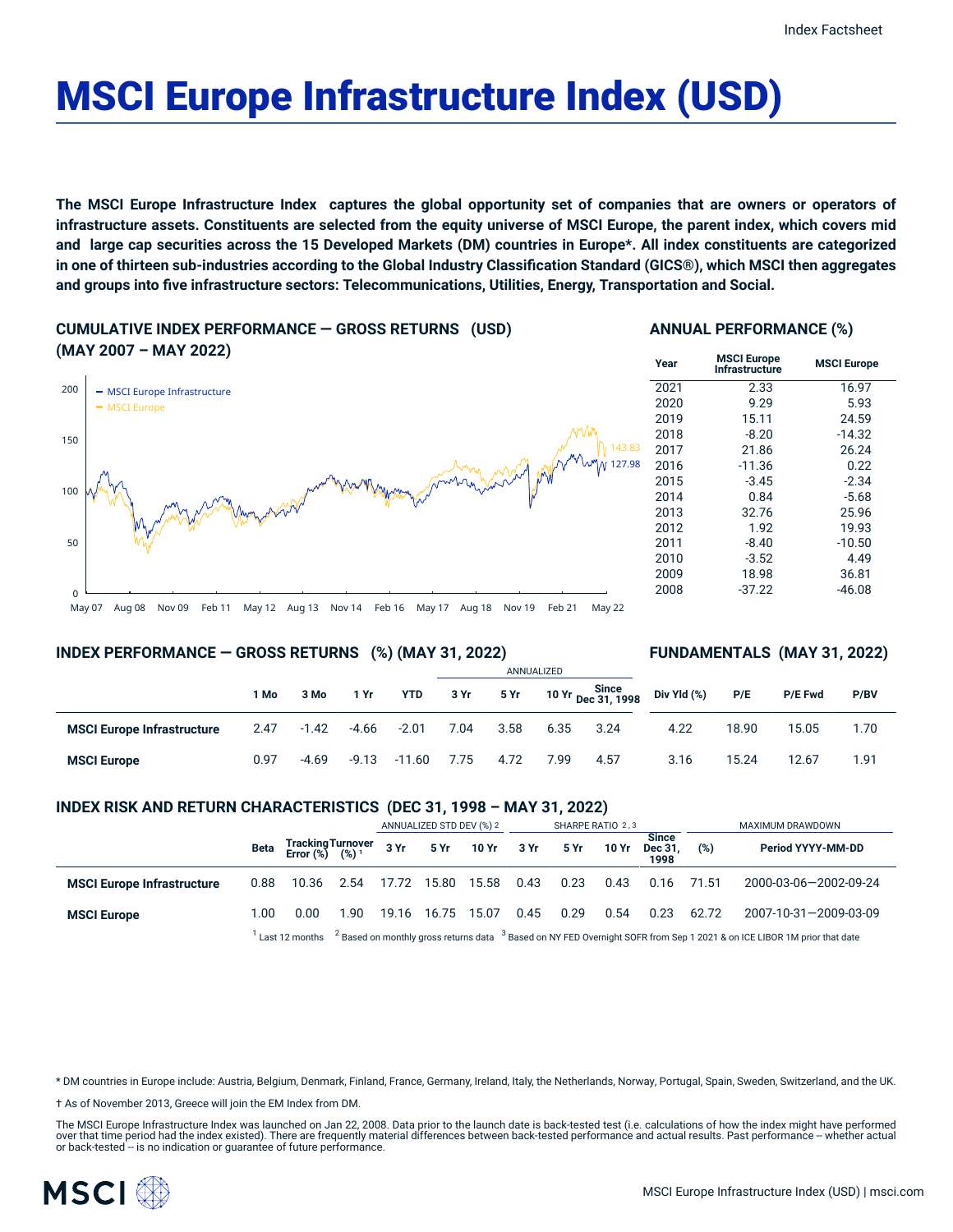#### **INDEX CHARACTERISTICS**

|                     | <b>MSCI Europe</b><br>Infrastructure | <b>MSCI Europe</b> |  |  |  |  |
|---------------------|--------------------------------------|--------------------|--|--|--|--|
| Number of           | 43                                   | 429                |  |  |  |  |
| <b>Constituents</b> |                                      |                    |  |  |  |  |
|                     | Weight $(*)$                         |                    |  |  |  |  |
| Largest             | 9.59                                 | 3.53               |  |  |  |  |
| <b>Smallest</b>     | 0.20                                 | 0.01               |  |  |  |  |
| Average             | 2.33                                 | 0.23               |  |  |  |  |
| <b>Median</b>       | 1.51                                 | 0.11               |  |  |  |  |
|                     |                                      |                    |  |  |  |  |

#### **TOP 10 CONSTITUENTS**

|                         | Country   | Index<br>Wt. (%) | Parent<br><b>Index</b><br>$Wt.$ $(\%)$ | <b>Sector</b>    |
|-------------------------|-----------|------------------|----------------------------------------|------------------|
| <b>IBERDROLA</b>        | ES        | 9.59             | 0.71                                   | <b>Utilities</b> |
| <b>DEUTSCHE TELEKOM</b> | DE        | 9.24             | 0.68                                   | Comm Srvcs       |
| NATIONAL GRID           | GB        | 7.43             | 0.55                                   | <b>Utilities</b> |
| <b>ENEL</b>             | IT        | 7.33             | 0.54                                   | Utilities        |
| <b>VODAFONE GROUP</b>   | GB        | 6.25             | 0.46                                   | Comm Srvcs       |
| <b>TELEFONICA</b>       | ES        | 3.98             | 0.29                                   | Comm Srvcs       |
| <b>ORANGE</b>           | <b>FR</b> | 3.47             | 0.26                                   | Comm Srvcs       |
| <b>ENGIE</b>            | <b>FR</b> | 3.40             | 0.25                                   | Utilities        |
| <b>SSE</b>              | GB        | 3.31             | 0.24                                   | Utilities        |
| <b>CELLNEX TELECOM</b>  | ES        | 3.19             | 0.24                                   | Comm Srvcs       |
| Total                   |           | 57.19            | 4.22                                   |                  |

**MSCI FaCS**

 $\wedge N$ 

### **FACTORS - KEY EXPOSURES THAT DRIVE RISK AND RETURN MSCI FACTOR BOX**



#### **SUB-INDUSTRY WEIGHTS**



- Integrated Telecommunication Services 32.84% Electric Utilities 32.47%
- Multi-Utilities 16.55% Wireless Telecommunication Services 7.1% Gas Utilities 3.23%
- Highways & Railtracks 2.84% Water Utilities 2.55% Airport Services 2.21%
- Health Care Facilities 0.2%

**VALUE**  $\overline{\bullet}$ **Relatively Inexpensive Stocks LOW SIZE Smaller Companies MOMENTUM Rising Stocks QUALITY Sound Balance Sheet Stocks YIELD Cash Flow Paid Out**

**LOW VOLATILITY Lower Risk Stocks**

MSCI FaCS provides absolute factor exposures relative to a broad global index - MSCI ACWI IMI.

Neutral factor exposure (FaCS = 0) represents MSCI ACWI IMI.

## $\bullet$  United Kingdom 22.47%  $\bullet$  Spain 22.17%  $\bullet$  Germany 13.32%  $\bullet$  Italy 13.24% ● France 12.08% ● Other 16.72% 13.24% 13.32% 22.17%  $-12.08%$ 16.72% 22.47%

#### **COUNTRY WEIGHTS**